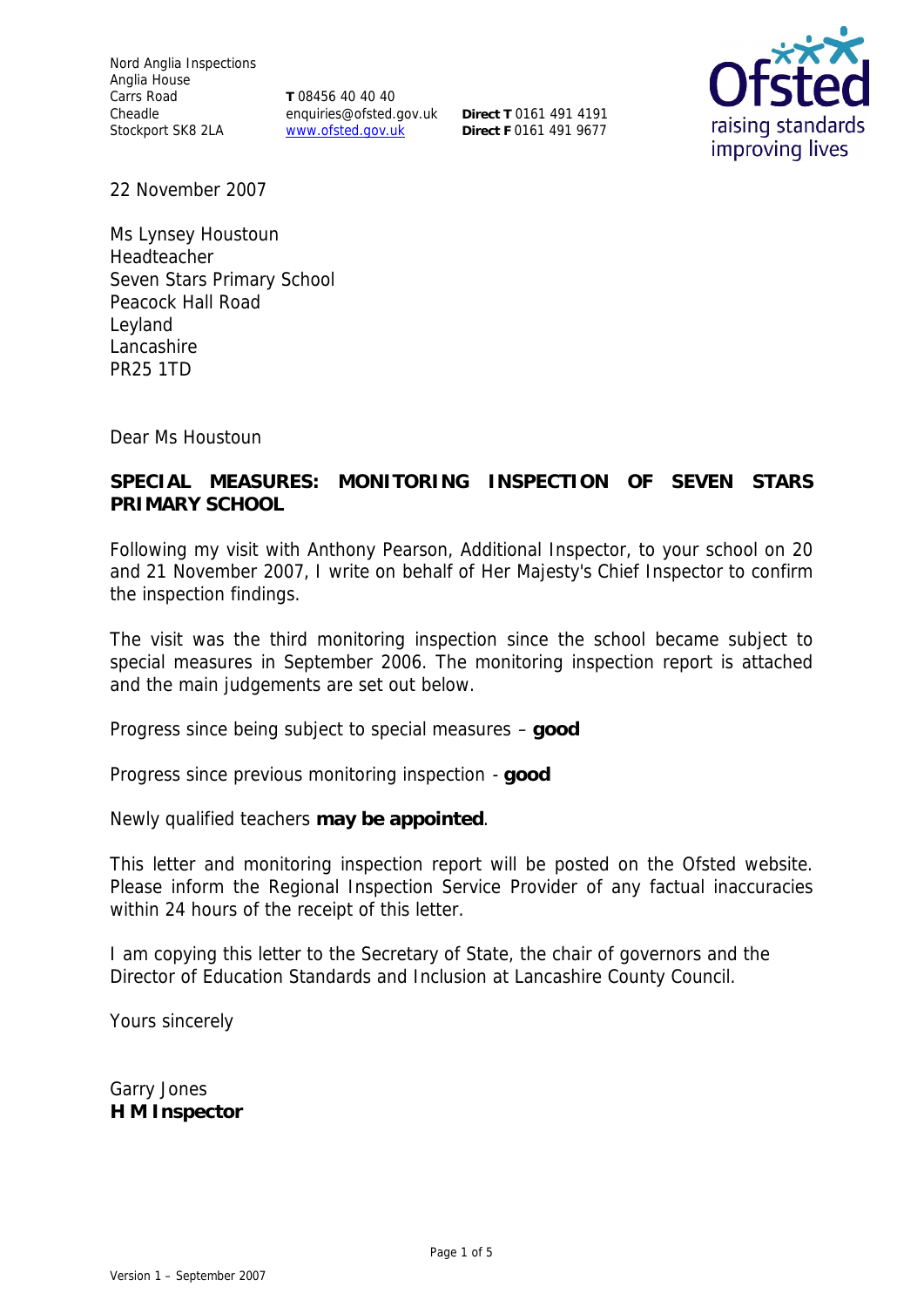

**Report from the third monitoring inspection on 21 Nov 2007.**

### **Evidence**

Inspectors observed the school's work, scrutinised documents and met with the headteacher, a group of governors, a number of teaching staff, a representative of the local authority and a group of pupils.

## **Context**

There have been significant staff changes since the last visit. The local authority seconded a new associate headteacher to the school in September 2007, she has since been appointed to the substantive post which she will take up in January 2008. An assistant headteacher has been seconded to the school from June 2007 until the end of the summer term 2008. In addition a new teacher has been appointed to the school with responsibility for assessment and recording. A teacher previously seconded to the local authority returned to the school in September 2007. The coordinator of the Foundation Stage is currently absent on maternity leave and her post is being covered by a temporary teacher. The roll of the school has fallen to 148 pupils.

### **Achievement and standards**

Pupils enter the school with skills that are well below those expected for children of this age. Standards at the end of Key Stage 1 remain below average. In the national tests in 2007 standards declined and were well below average and particularly low in writing. However, this was a small cohort with a very high proportion of pupils with learning difficulties and/or disabilities. The standards achieved by pupils without an identified learning difficulty improved slightly on the previous year, although writing remained the area of greatest weakness. At the end of Key Stage 2 standards rose significantly in 2007 and were just below the national average. The greatest improvement was in English, where the standards were the highest achieved in five years. When their starting point is taken into account these pupils made progress that was above that found nationally. This represented a good improvement on the level of achievement in the previous two years. Achievement overall is now satisfactory. However, the school is aware that, although progress is improving, it continues to be inconsistent between different year groups. This, in part, is the result of the inadequate progress made in previous years.

Progress on the areas for improvement identified by the inspection in September 2006:

Improve standards in English **– good**

**Personal development and well-being**

The personal development and well-being of pupils continue to be satisfactory. Better procedures for promoting and monitoring attendance have led to an improving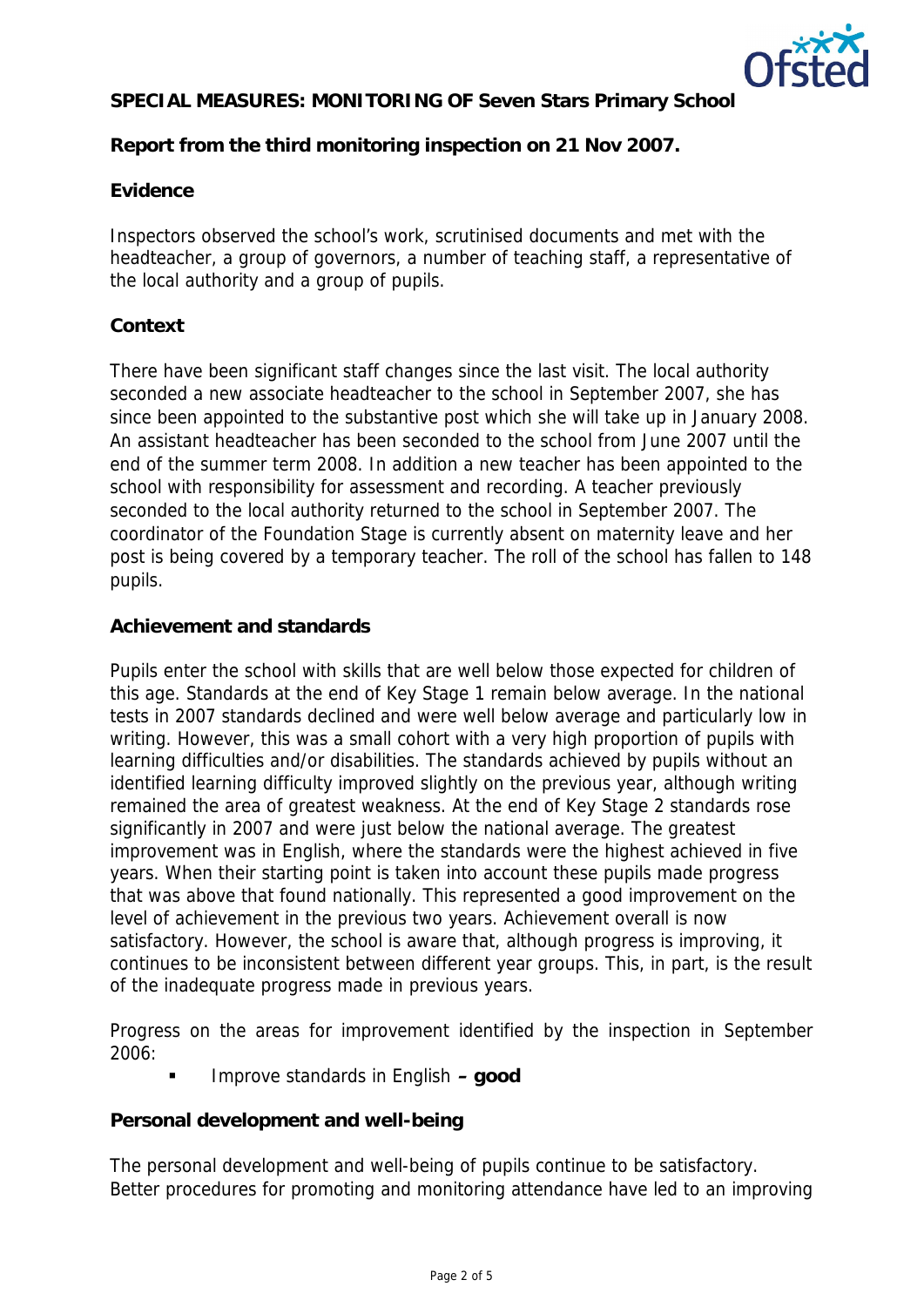

picture in the current academic year. Attendance is now close to, though still below, the national average. The majority of pupils behave well in lessons and around school, although there have been a small number of fixed-term exclusions. Two instances of racial harassment have also occurred since the previous monitoring visit; they were dealt with appropriately. Pupils with particular learning difficulties and/ or disabilities, for example wheelchair users, integrate well with other pupils in play areas and the classroom. Pupils enjoy the opportunities provided, for example in assemblies, to recognise and celebrate their achievements. Their involvement in the 'SEAL' programme is contributing well to their social development. Pupils say that they feel safe in school and trust their teachers to look after them. They enjoy taking responsibility. For example Year 5 pupils act as buddies for younger pupils, pupils in Year 4 make good use of their training in food hygiene by helping in the tuck shop and pupils from across the school are proud of their election to the embryonic school council.

### **Quality of provision**

The quality of teaching is satisfactory. The proportion of good teaching has increased slightly but there remains too much teaching that is satisfactory. One inadequate lesson was seen. There continues to be a need to ensure that the best practice in teaching is embedded across all classes and in all lessons.

The good teaching is resulting in pupils making good progress in lessons and developing more positive attitudes to learning. In the best lessons planning has improved and a range of suitably challenging tasks is provided to meet the needs of all pupils. There are precise learning objectives that are shared with the pupils and clear explanations of what they must do to achieve them. A positive development is the greater use of a number of different resources to match the abilities of pupils and this supports learning well. Teachers maintain a clear focus on the learning objectives by regularly reminding pupils of what they are trying to achieve. This maintains a brisk pace of learning. In these lessons pupils behave well and clearly enjoy learning together and independently. There is effective use of teaching assistants to support pupils with learning difficulties and/or disabilities. The provision for pupils with physical disabilities is particularly effective in ensuring that they are fully integrated into mainstream activities

The marking of most pupils' work has improved significantly and, at its best, provides detailed and useful advice to pupils on what they have to do to improve and reach their targets. A particularly positive development was when pupils were given time in class to respond to the teacher's comments. Pupils are well are aware of their curricular targets, which are clearly displayed in classes and provide a clear focus for learning in the core subjects. Pupils also regularly use their individual writing targets, recorded in their exercise book, to remind them of the key point that they need to work on.

Where teaching is less effective, the learning objectives lack sufficient clarity to focus the pupils on precisely what they are trying to learn. In some lessons the planned activities do not provide appropriate challenge to all pupils, being either too difficult or easy. In these lessons the rate of progress slows and in some lessons a small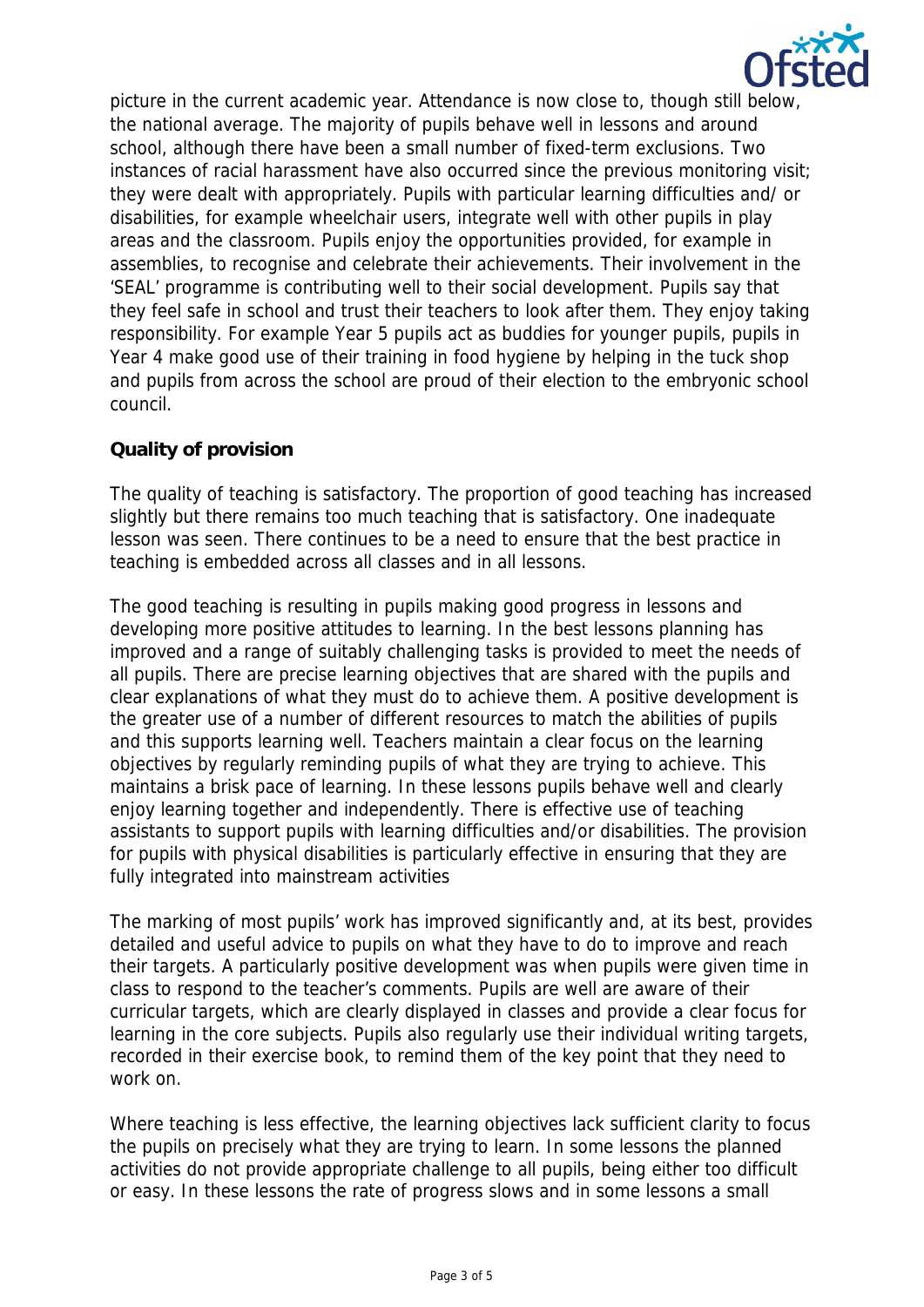

minority pf pupils become distracted from their learning. In a few lessons the response of the teacher to challenging this inattention is not sufficiently prompt or robust.

The school has improved the cohesiveness of the curriculum as a result of its recent mapping exercise, the initial stage of a proposed whole-scale curriculum review. However, its implementation is too recent to allow its impact on pupils' standards and achievement to be judged. The curriculum continues to be enhanced by extracurricular activities and extensions to the day-to-day provision, particularly by using the expertise provided by outside agencies and the local sports college, as well as making good use of expertise from within its own support staff, for example in the provision of Spanish lessons.

Progress on the areas for improvement identified by the inspection in September 2006:

 Raise pupils' achievement by improving teaching and learning through the sharing of good practice and the elimination of unsatisfactory teaching – **satisfactory**

### **Leadership and management**

The appointment of a substantive headteacher to lead the school has had a significant positive impact on the morale and confidence of the staff. She has quickly built on the work of the previous associate headteachers to establish a rigorous system for monitoring the quality of provision and pupils' outcomes. There is an established calendar for the monitoring of planning, observation of teaching and work scrutiny. The results of this are establishing clear priorities for improvement across the school and for individual teachers. The involvement of subject coordinators in this work is spreading the responsibility and leading to a stronger feeling of accountability on the part of staff. The headteacher is well supported by the associate headteacher, who has taken a lead on literacy and on aspects of staff development, and by the newly appointed assessment co-ordinator. Although the improvement plan continues to drive change, there is an emerging vision for the development of the school beyond its current priorities.

The use of assessment data continues to develop well. Pupils' progress is measured each half term in core subjects, underachieving pupils are identified and, where necessary, strategies to improve progress are introduced. In addition the assessments are analysed to establish a system of layered targets for each class during each half term to address identified weaknesses. The analysis of progress is also being used to review and, where appropriate, raise the targets of individual pupils. This detailed use of assessment data to inform planning and teaching is ensuring that raising achievement is constantly reinforced as the key priority for the school.

An audit of the governing body in the summer term led to a thorough review of working practices and the rationalisation of the committee structure. The governing body has also been strengthened by the appointment of an additional governor by the local authority. The minutes of meetings indicate that the governing body is now